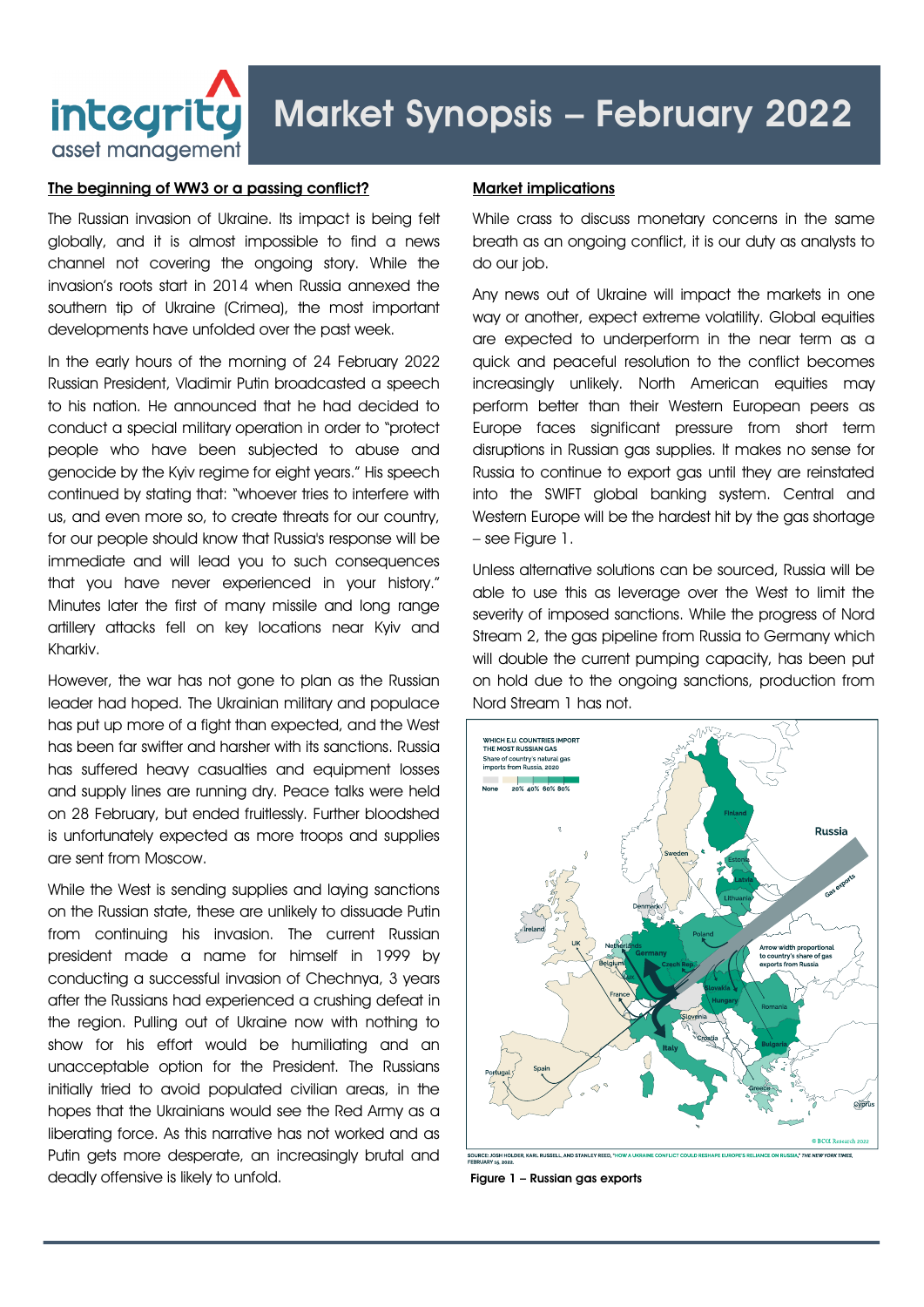The biggest player in Western Europe and the most impacted by the gas shortage, Germany, will have a large role to play in future sanctions against Russia.

Past the immediate volatility of the conflict, we still maintain a positive outlook on equities. It is unlikely that the conflict will spill over into bordering nations, as NATO has no desire to be in direct conflict with Russia. By late 2022, it is likely the world will return to the status quo, with Russia and the West spouting hateful rhetoric to one another while pursuing mutually beneficial arrangements. Even during the height of the Cold War, the Cuban Missile Crisis, the impact on US equities was brief – see Figure 2.

If the reduction in energy exports from Russia are temporary, oil prices will also return to a normalised level. While the current spot price of oil is USD 101/bbl, the end of 2022 futures price is sitting at USD 87/bbl.

Short term volatility and increased prices will benefit oil producers, but is expected to taper over the course of the year.

Global growth is also anticipated to remain above trend as pandemic related hinderances fade and global fiscal policy becomes more expansionary. Even prior to the Ukrainian conflict, the primary budget deficit in Europe was on track to swing from a small surplus to deficit – see Figure 3 on the next page.

This conflict is highly likely to result in large increases in military spending across the world, as well as increased initiatives to achieve energy independence in Europe. While longer term programs will include renewables, shorter term requirements may necessitate restarting nuclear programs.



\* REBASED TO OCTOBER 16, 1962 = 0%.

NOTE: SHADING REPRESENTS THE START OF THE CRISIS UNTIL THE END OF THE NAVAL BLOCKADE ON CUBA.

Figure 2 – The Cuban Missile Crisis's impact on US equities